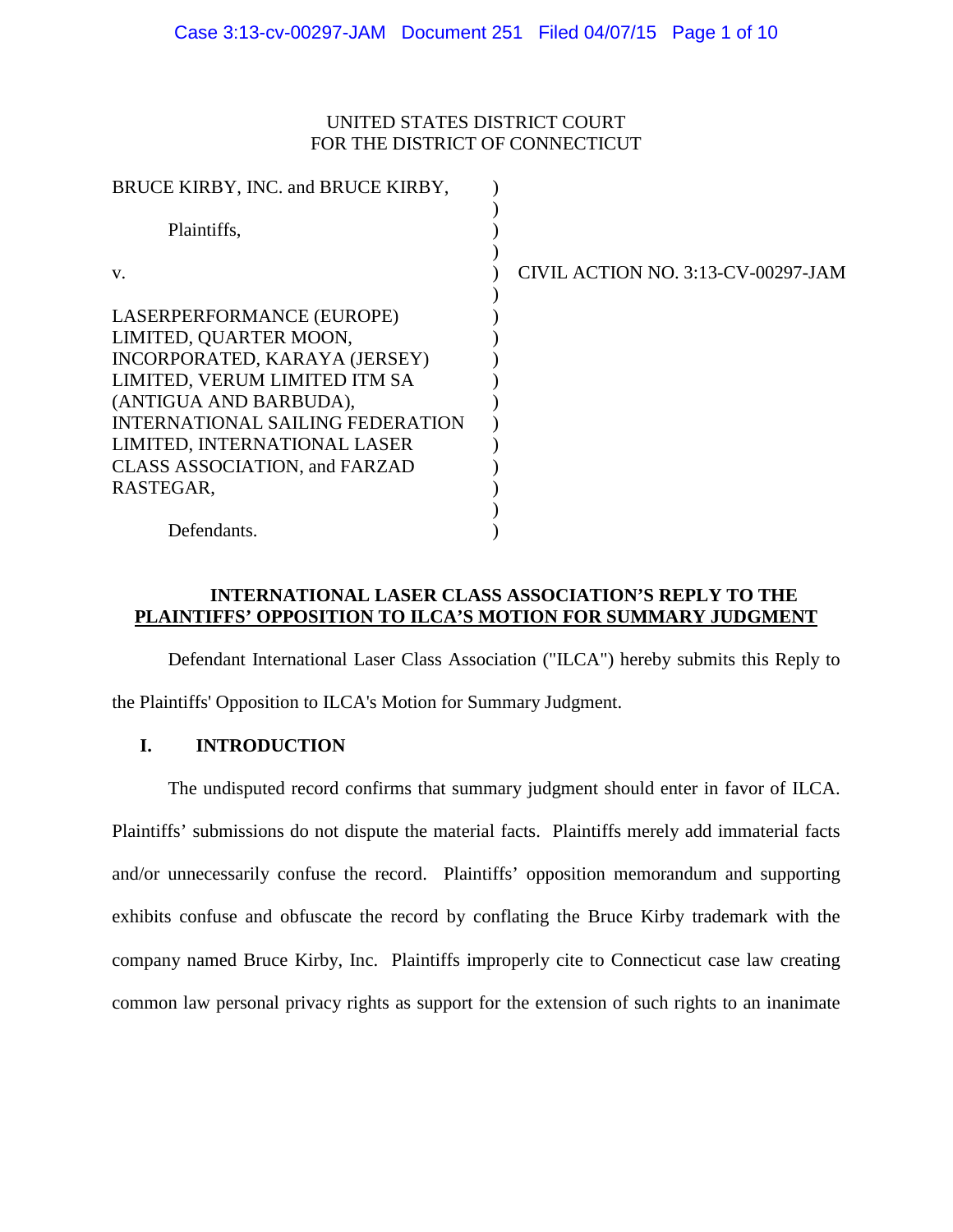#### Case 3:13-cv-00297-JAM Document 251 Filed 04/07/15 Page 2 of 10

corporation. Plaintiffs also conjure up an implausible and unsupportable conspiracy theory involving ILCA and the builder defendants. $<sup>1</sup>$  $<sup>1</sup>$  $<sup>1</sup>$ </sup>

## **II.** A**RGUMENT**

#### **A. Claim I – ILCA is Not Liable for Counterfeiting the Kirby Sailboat**

Plaintiff's opposition continues to ignore the undisputed fact that ILCA does not manufacture or sell any boats, counterfeit or otherwise. Plaintiffs claim that the boats are counterfeit, not that the plaques are counterfeit. Kirby attempts to confuse the issue by stating that the builders "together with ILCA Plaque suppliers continue to "manufacture and sell" Laser Class boats. See Compl. ¶96. However, as Kirby acknowledges elsewhere in the Complaint, ILCA does not actually manufacture or sell boats — its only role is in the distribution of the plaques. See Compl. ¶12. Kirby further acknowledges that the new ISAF plaque does not contain the plaintiffs' trademark. See Compl. ¶78. Kirby never alleges that ILCA had any role in the actual sale or transportation of the Laser Class boats in commerce as he is required to do to state a claim under 15 U.S.C. §§ 1114 & 1125(a). See, e.g., Andco Environmental Process, Inc. v. Niagara Environmental Associates, Inc., 1980 U.S. Dist. LEXIS 13795, 206 U.S.P.Q. (BNA) 656 (W.D.N.Y. 1980) (sale or transportation of goods or services is required to satisfy said requirement); Tubeco, Inc. v. Crippen Pipe Fabrication Corporation, 402 F. Supp. 838, 848 (S.D.N.Y. 1975); Blazon, Inc. v. DeLuxe Game Corp., 268 F. Supp. 416, 428-29 (S.D.N.Y. 1966). C.f. 1-800 Contacts, Inc. v. WhenU.com, Inc., 414 F.3d 400, 406-07 (2d Cir. N.Y. 2005).

ILCA merely provides plaques to builders to be affixed to Laser Class boats which are constructed in conformance with the requirements set forth in the Construction Manual, as contemplated by the 1983 and 1992 ISAF Agreements. ILCA is not a builder. ILCA does not

<span id="page-1-0"></span><sup>&</sup>lt;sup>1</sup> Plaintiffs' claims do not include a conspiracy theory. Presumably plaintiffs are utilizing this new theory as support for Count VII, entitled "Inducement to Default the Builder Agreements."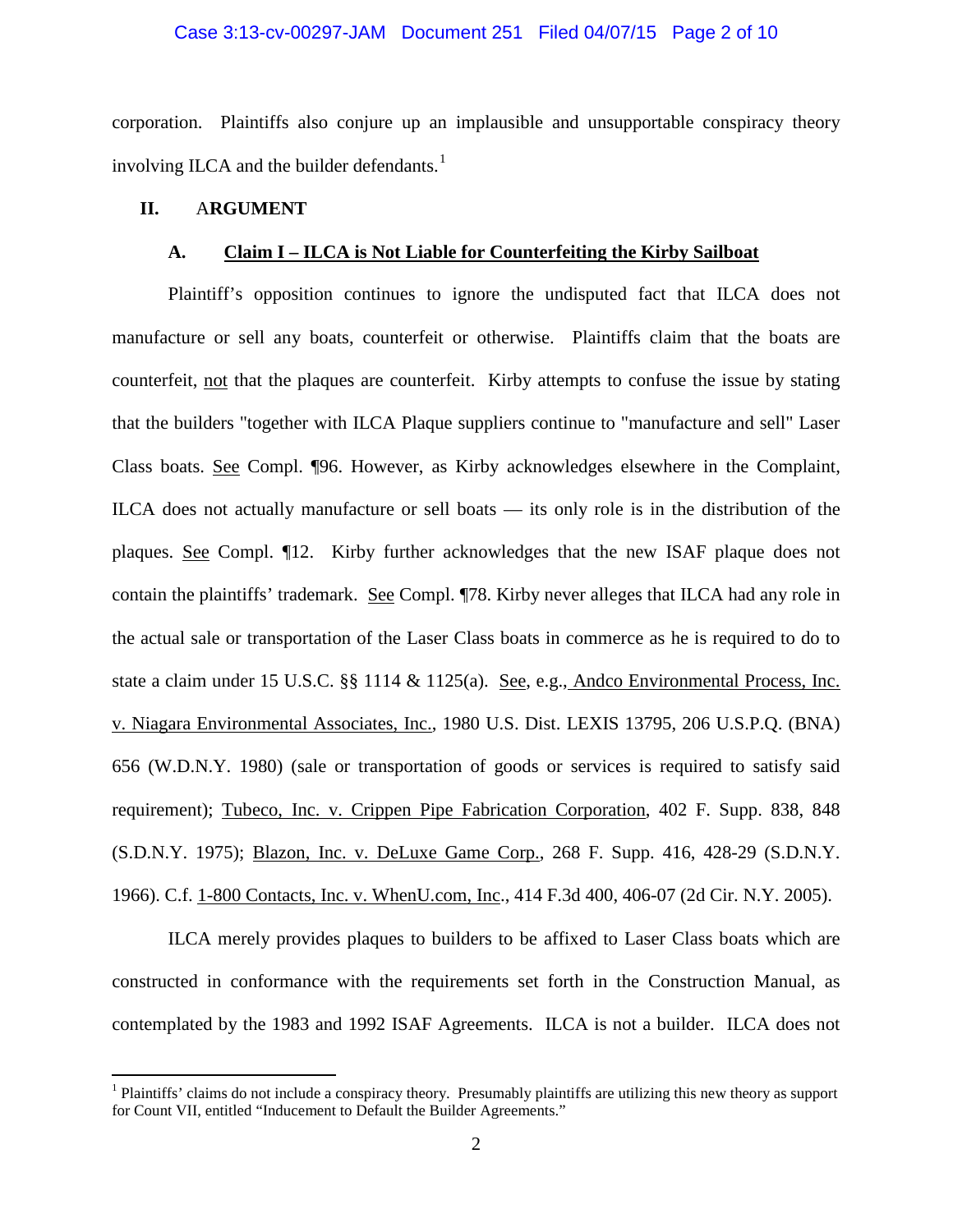#### Case 3:13-cv-00297-JAM Document 251 Filed 04/07/15 Page 3 of 10

affix plaques on boats and ILCA has never affixed a plaque bearing Bruce Kirby's name or Bruce Kirby, Inc. to any boat. The builder, not ILCA, decides whether to affix the ISAF plaque to its boat. Plaintiffs have introduced no evidence in the record to establish that ILCA knew or should have known prior to service of the Complaint that the use of the company name, Bruce Kirby, Inc., on the ISAF plaques was somehow a trademark violation or might possibly cause confusion in the marketplace. Therefore, plaintiffs cannot establish that ILCA knew or had reason to know that by issuing the plaques it was somehow engaging in counterfeiting of the boat.

Moreover, Kirby has conceded that prior to filing his Amended Complaint, "ILCA and ISAF ... created a new version of the ILCA Plaque ... that *does not* feature the BRUCE KIRBY trademark and issued the New ILCA Plaques to the terminated builders." Compl. ¶78 (emphasis added). As Kirby concedes, ILCA and ISAF stopped using his alleged trademark. Thus, for this reason as well, Kirby cannot even state a claim for counterfeiting.

## **B. Claim II: Infringement of BRUCE KIRBY Trademark, Unfair Competition and False Designation of Origin**

Claim II also alleges a violation of 15 U.S.C. § 1114. Compl. ¶¶97, 99. In addition to repeating that defendants "continue to manufacture and sell counterfeit Kirby Sailboats with ILCA Plaques bearing the federally registered BRUCE KIRBY trademark," Compl. ¶96, Kirby also alleges that the "unauthorized Kirby Sailboats" are likely to confuse consumers because they are marked "BUILT BY LaserPerformance," which is likely to "confuse consumers into believing those Kirby Sailboats are manufactured by a company in the United States." Compl.¶99.

15 USC §1111 makes clear that: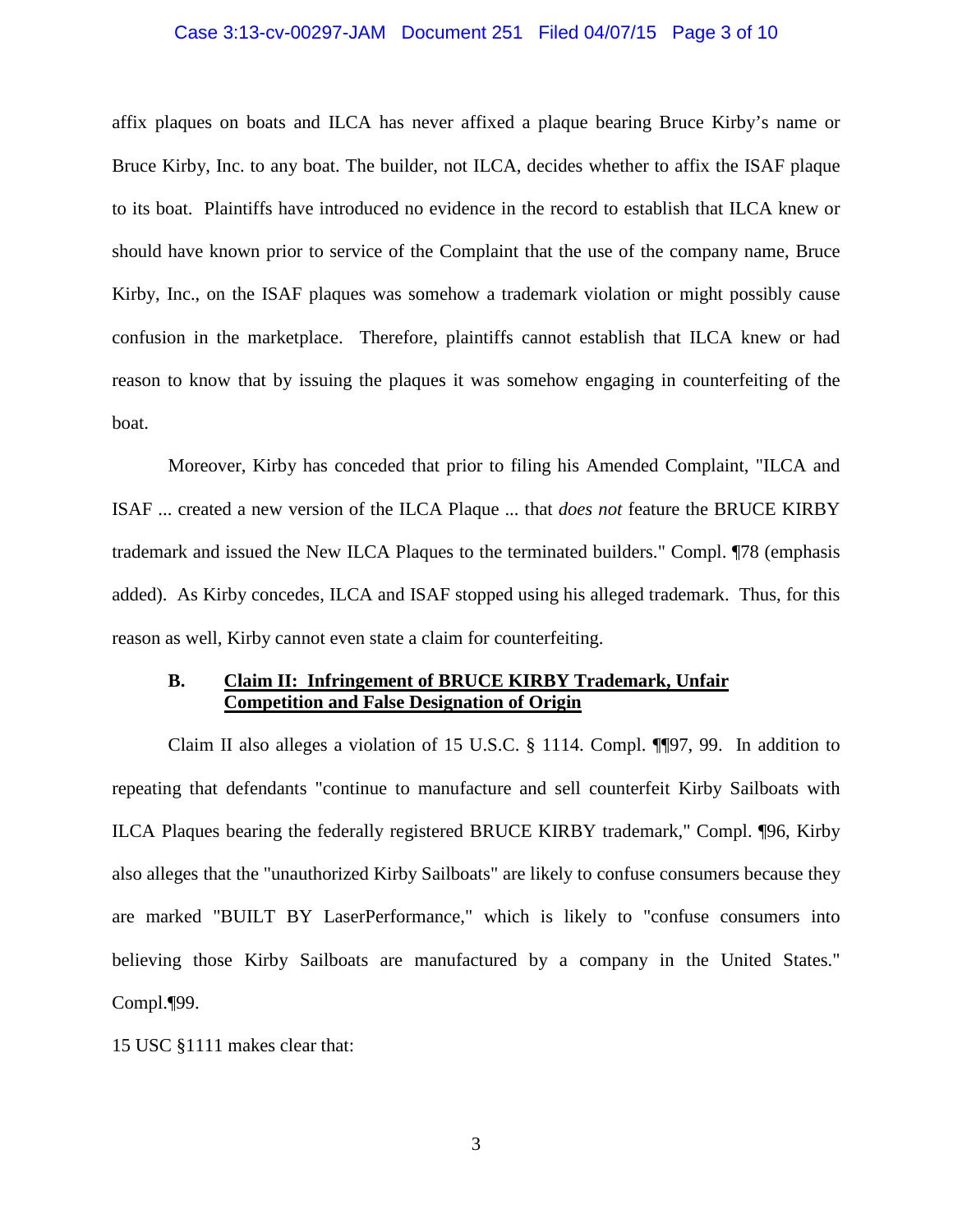"[…] a Registrant of a mark registered in the Patent Office, may give notice that his mark is registered by displaying with the mark the words "Registered in U.S. Patent and Trademark Office or "Reg. U.S. Pat. & Tm. Off." Or the letter R enclosed within a circle, thus ®; and in any suit for infringement under this Act by such a registrant failing to give such notice or registration, no profits and no damages shall be recovered under the provision of this Act unless the defendant had actual notice of the registration."

Plaintiffs do not allege or establish in the record that any notice was ever provided to ILCA, prior to the service of the Complaint, regarding their trademark rights in BRUCE KIRBY or Bruce Kirby, Inc.<sup>[2](#page-3-0)</sup> "Bruce Kirby, Inc.," is not a registered mark. The ISAF plaque issued by ILCA never utilized the BRUCE KIRBY trademark. Prior to the service of the Complaint, plaintiffs never objected to the inclusion of company name, Bruce Kirby, Inc., on the ISAF plaques distributed by ILCA. Upon receipt of plaintiffs' Complaint, ILCA ceased issuance of any plaques containing Bruce Kirby, Inc. and took immediate steps to order new plaques which omitted any reference to "Bruce Kirby, Inc." The record confirms that no additional plaques bearing the "Bruce Kirby, Inc." company name were issued to builders following ILCA's receipt of the Complaint.

The use of plaintiffs' company name on the plaque is simply a descriptive phrase and is in no way intended to identify the source of the boat. "A non-trademark use of a phrase is evident where the source of the defendant's product is clearly identified by the prominent display of the defendants' own trademarks." Cosmetically Sealed Indus., Inc. v. Chesebrough-Pond's USA Co., 125 F.3d 28, 30-31 (2<sup>nd</sup> Cir. 1997). The trademark for the Laser sailboat is the "Laser" name and the Starburst Logo, which appear all over the boat. ¶4, Declaration of William Crane. Plaintiffs do not dispute this fact nor could they. The key agreements define the "trademark holder" as the holder of the "LASER" trademark. None of the various agreements at issue in this

<span id="page-3-0"></span> $2$  ILCA was first served with the Complaint on May 8, 2013, as confirmed by the summons returned and recorded at Docket Entry # 30.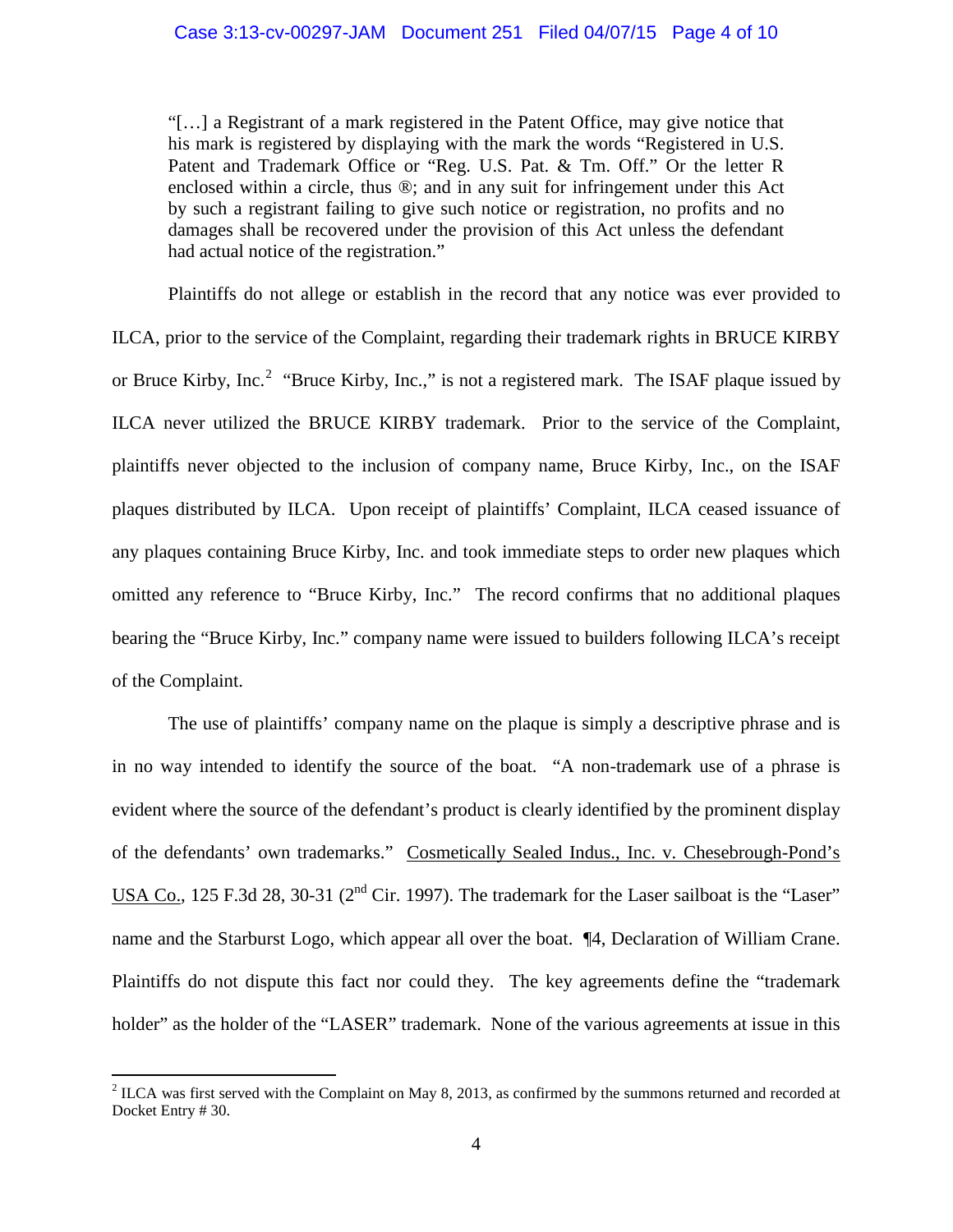#### Case 3:13-cv-00297-JAM Document 251 Filed 04/07/15 Page 5 of 10

case ever mentions Bruce Kirby, Inc. as a trademark for the Laser sailboat. In the case of the Laser, the trademarks are clear and unambiguous; Bruce Kirby, Inc. is not a trademark identifying the boat.

The word "plaque" does not even appear in the builder agreements. The purpose of the plaque is to provide a unique identifying sail number and to certify that the boat is class legal and capable of being sailed in ISAF and ILCA sanctioned events. The plaque serves no other purpose. The Bruce Kirby, Inc. company name was never an essential element of the plaque. As discussed above, Kirby concedes that ILCA did not manufacture or sell any boats, and that ILCA and ISAF stopped issuing plaques with the Kirby name. The record reflects that the first notice ILCA received of plaintiffs' trademark rights occurred when the Complaint was served. Notably, in this action the plaintiffs have not pled a breach of contract claim against ILCA for any alleged breach of the 1983 ISAF Agreement, the only agreement in which plaintiffs and ILCA are parties.<sup>[3](#page-4-0)</sup>

Kirby's alternative rationale for imposing liability under 15 U.S.C. §1114, fails as it is nonsensical on its face. Kirby offers no basis for why an item accurately marked as being manufactured by a *particular manufacturer* will confuse consumers into believing that an item was manufactured in a *particular location.* Moreover, this claim is based on a "manufacturer plate" which is affixed to a Laser Class boat. Compl. ¶99. Kirby has not alleged any involvement by ILCA with the issuance of these "manufacturer plates." For this reason too, plaintiffs have failed to state a cause of action.

<span id="page-4-0"></span><sup>&</sup>lt;sup>3</sup> The 1983 ISAF Agreement is, "construed in accordance with the laws of England," and provides that, "Any dispute arising out of or by virtue of this Agreement shall be submitted to a single arbitrator to be appointed in default of agreement by Lloyds Register of Shipping and this shall be a submission to arbitration under the provisions of the Arbitration Act 1979 or any reenactment, modification or extension thereof for the time being in force. The parties hereto agree that the right of appeal to the High Court under Section 2 of said Act are hereby excluded in accordance with the provisions of Section 3 of said Act."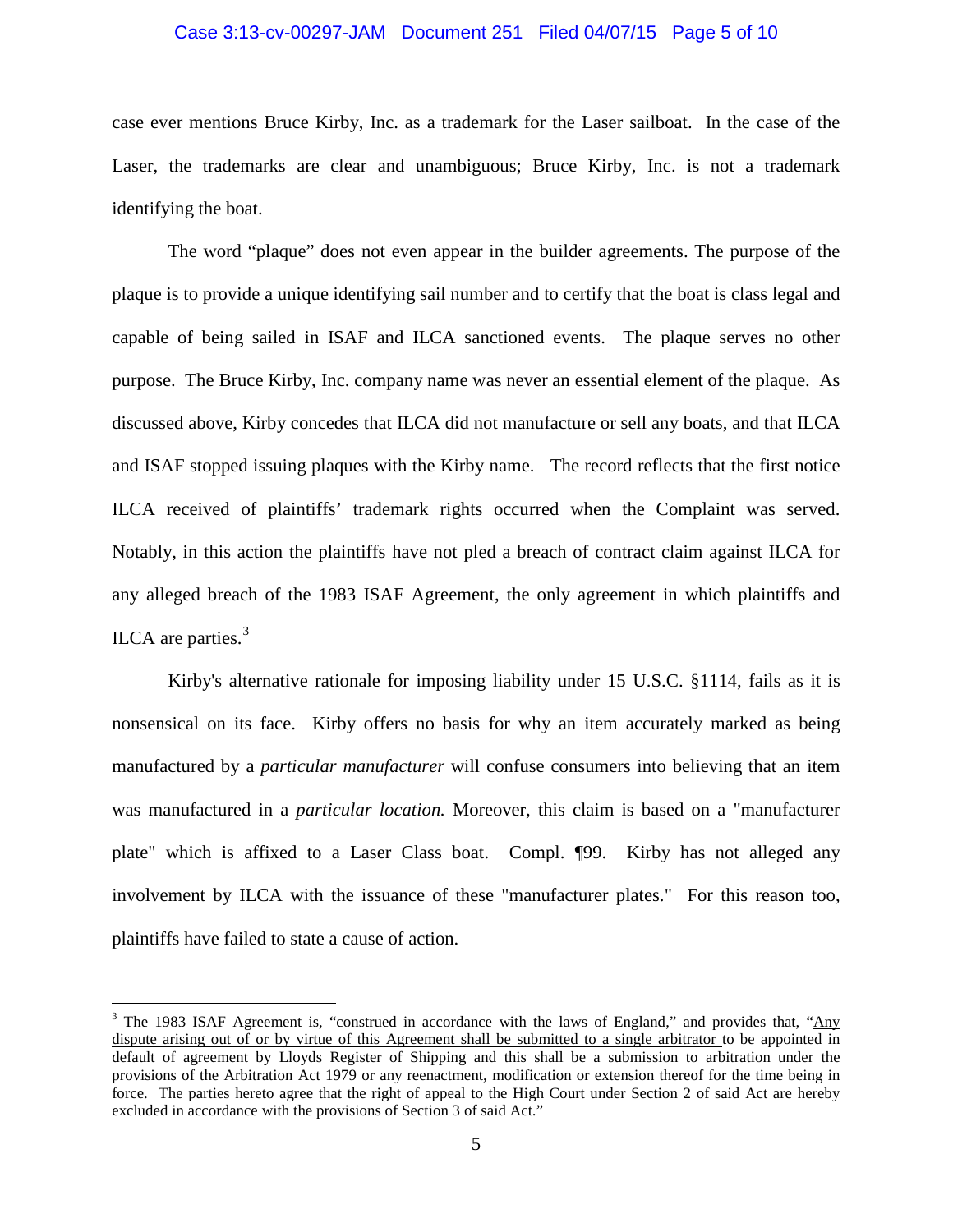#### Case 3:13-cv-00297-JAM Document 251 Filed 04/07/15 Page 6 of 10

The trademark infringement claims also fail insofar as the record is devoid of any evidence of actual or even likely confusion in the marketplace. As the Second Circuit has held, "[t]he Lanham Act seeks to prevent consumer confusion that enables a seller to pass off his goods as the goods of another….. [T]rademark infringement protects only against mistaken purchasing decisions and not against confusion generally." Lang v. Ret. Living Publ'g Co., Inc., 949 F.2d 576, 582-83 ( $2<sup>nd</sup>$  Cir. 1991) (internal quotation marks and citation omitted) (Summary Judgment for a publisher in trade name infringement case where an author failed to raise a genuine issue of fact on the existence of the likelihood that the publisher's mark would confuse reasonably prudent purchasers.) For this additional reason, the trademark claims must be dismissed.

## **C. Claim III: Unfair Competition under the Connecticut Unfair Trade Practices Act**

As Judge Chatigny noted during the hearing on ISAF's Motion to Dismiss, the distribution of plaques is not the production, manufacture or distribution of goods. "It doesn't appear to me that issuing a plaque constitutes the production, manufacture or distribution of goods." "We haven't found a case that suggests this theory is a valid one under Connecticut law." See copy of transcript of hearing, attached as Exhibit 5 to Memorandum in Support of ILCA's Motion for Summary Judgment. Moreover, ILCA does not distribute the plaques to any builders in Connecticut. Therefore, it is undisputed that ILCA does not advertise, sell, rent, lease or distribute any goods in Connecticut.

Although Kirby has alleged "willful" infringement under the Lanham Act, the record does not support this claim. Furthermore, the record does not support "any sort of fraud, deception, or violation of public policy" by ILCA as required under CUPTA. See A Slice of Pie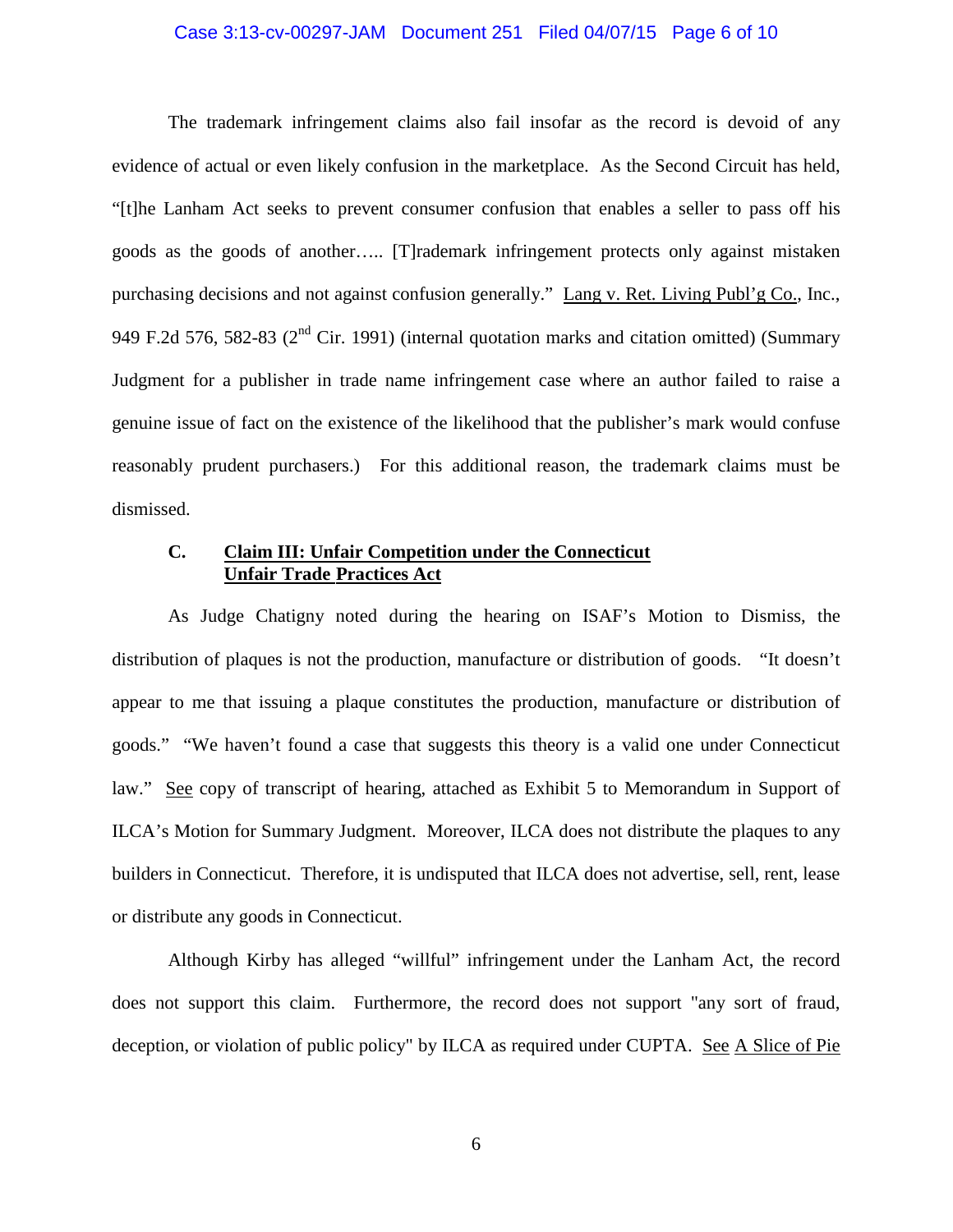Prods. LLC v. Wayans Bros. Entm't, 392 F. Supp. 2d 297, 312 (D. Conn. 2005); accord Cheshire Mortgage Serv., Inc. v. Montes, 223 Conn. 80, 106 (1992).

As discussed below, ILCA did not tortuously interfere in any way with the relationship between the plaintiffs and the builders. Notably, the builder agreements do not even mention the word plaque. The builder agreements do not mention sail numbers, which is the principal information contained on the ISAF plaques issued by ILCA. The plaintiffs' own narrative describes the builders as bullies who strong-armed ILCA to issue plaques and change class rules after the builders stopped paying royalties, and after plaintiffs purportedly terminated the builder agreements. If ILCA was the victim as described by the plaintiffs, then one can hardly argue in the same breath that ILCA intentionally interfered with and/or induced the builders to do anything.

#### **D. Claim IV: Misappropriation of Bruce Kirby's Publicity Rights**

Bruce Kirby, Inc. is not the actual or assumed name of a living or deceased individual that is intended or used to identify the individual. Kirby claims he owns the publicity rights to his name by virtue of the trademark he has for the mark BRUCE KIRBY. See Compl.  $\P$ [14-15. He fails to assert a similar right to the company name, Bruce Kirby, Inc. With respect to the company name, he has no claim for misappropriation of his name because his surname is not "Inc." Plaintiffs do not claim a misappropriation of his likeness. The cases cited by the plaintiffs do not support their position that the use of a company name, Bruce Kirby, Inc. can support an invasion of privacy claim for his actual name. Here, the record is undisputed that the ISAF plaque issued by ILCA includes only the company name, Bruce Kirby, Inc.

# **E. Claim VII: Inducement to Default the Builder Agreements[4](#page-6-0)**

<span id="page-6-0"></span> $\frac{1}{4}$  The Head Agreement and the Builder Agreements are void *ab initio* for lack of consideration. The designs which Kirby sought to license were designs capable of being registered under the Canadian Industrial Design Act, R.S.C.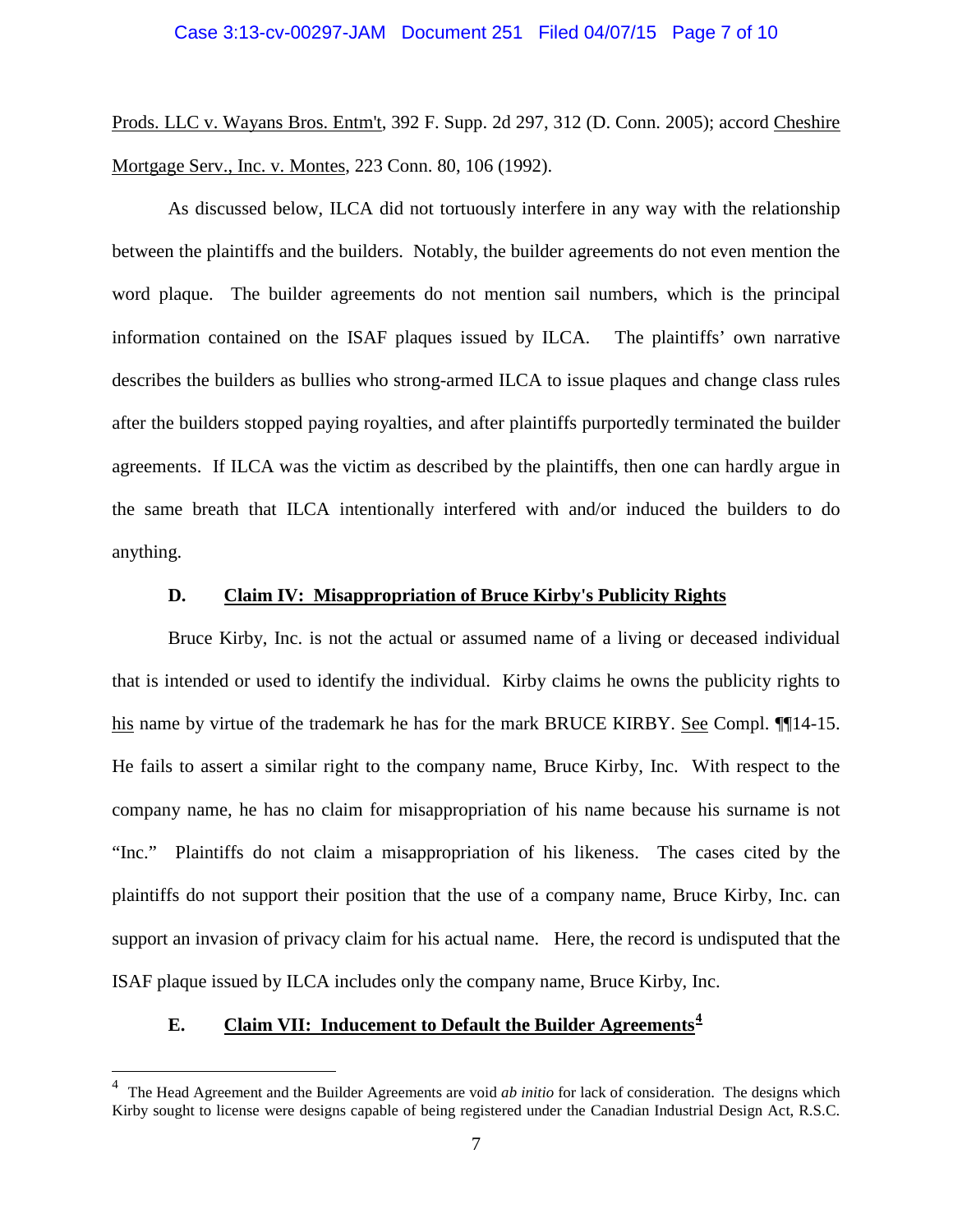### Case 3:13-cv-00297-JAM Document 251 Filed 04/07/15 Page 8 of 10

Plaintiffs concede in their Opposition Memorandum that, "in 2009, the builders decided that they no longer wanted to pay Plaintiff royalties or acknowledge his rights under the contracts." (emphasis added.) Plaintiff's Memo In Opposition to ILCA's Motion for Summary Judgment at p. 1 (hereinafter "PL's Memo. at \_\_"). Nonetheless, the plaintiffs argue that ILCA representatives met with the builder defendants in October 2010, to, "develop a plan to cut off Plaintiff's rights to royalties on the sale of Kirby Sailboats by removing any requirement that plaintiff license a 'builder' under ILCA rules." PL's Memo at p. 28. Plaintiffs also assert that ILCA's actions, "obliterated Plaintiff's rights under the '83 and '89 Builder Agreements and permitted LPE and QMI to violate those agreements by refusing to pay Plaintiff a royalty without consequence."<sup>[5](#page-7-0)</sup> Id.

 $\overline{a}$ 

<sup>1970,</sup> c. I-8, within the meaning of section 46 of the Copyright Act of Canada and were not excluded from the operation of that provision by section 11 of the Industrial Design Rules. Bayliner Marine Corporation v. Doral Boats Ltd., (1986) 10 C.P.R. (3d) 289 (F.C.A.) [Bayliner (F.C.A.) cited to C.P.R.], leave to appeal to S.C.C. denied  $(1986)$ , 14 C.P.R. (3<sup>rd</sup>) 446. The plans themselves are not, therefor, subject of copyright protection in Canada. Id. The Industrial Design Act provides a maximum ten year monopoly in a design to its author and section 14(1) of the Act requires that a design be registered within one year of a design's publication in Canada. Id.

The Head Agreement and the 1983 and 1989 Builder Agreements purport to license Bruce Kirby's "copyrights" and "industrial design rights." In the Head Agreement and the 1983 Builder Agreement, Bruce Kirby expressly warrants that he has both copyrights and industrial design rights under Canadian law. However, the record confirms that Bruce Kirby, "completed the Kirby Sailboat design at least as early as December of 1970;" and, "[t]he first Kirby Sailboat was sold […] in January of 1971." KSMF, *¶¶ 9 & 10.* Publication of the design to the builder and the general public occurred, at the latest, in January of 1971. Therefore, any industrial design rights Bruce Kirby may have held would have expired in 1981, long before he signed the 1983 and 1989 Builder Agreements. Therefore, he had no intellectual property rights to license and the contracts fail for lack of consideration.

<span id="page-7-0"></span><sup>5</sup> If the court finds that Head Agreement and/or the Builder Agreements are not void *ab initio* and that ILCA is somehow bound by the terms of those agreements, ILCA submits that plaintiffs' prior material breaches of those agreements and the associated agreements excuse ILCA's performance. See, Bernstein v. Nemeyer, 213 Conn. 665, 670, 570 A.2d 164 (1990); Jorian Properties Ltd. V. Zellenrath (1984), 10 D.R. (4<sup>th</sup>) 458, 46 O.R. (2D) 775. Plaintiffs admit that prior to the October 2010 meeting between ILCA representatives and builder defendants, plaintiffs had materially breached the Head Agreement, the Builder Agreements, and the ISAF agreement by selling their "rights to royalties" to Global Sailing Limited ("Global Sailing") without first seeking written approval of the trademark holder, ISAF, and ILCA. KSMF ¶¶ 96 – 106 and PLT *047.* In April of 2011, Kirby confirmed this transaction by actually refusing to accept royalty payments from defendant, Quarter Moon, Inc. Attorney Wesley Whitmeyer, in his dual role as counsel to the plaintiffs and Global Sailing, wrote to ILCA on March 8, 2010 that, "Global Sailing purchased Kirby's rights as licensor of the design and copyright to the Kirby sailboat in 2008." *Exhibit 10 attached to Declaration of Simon Allentuch, filed on 01/21/15 and listed as Document 189 on the docket.*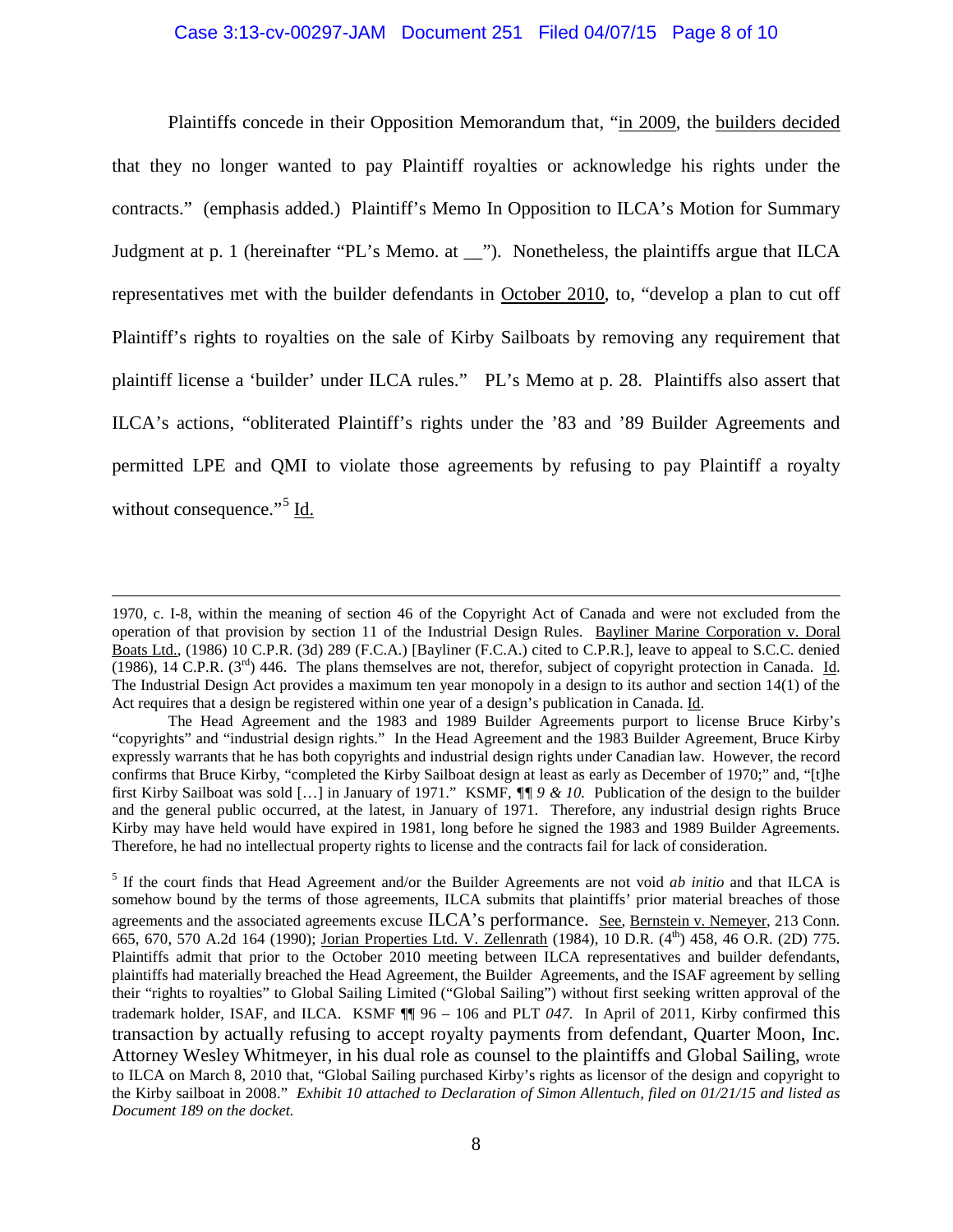#### Case 3:13-cv-00297-JAM Document 251 Filed 04/07/15 Page 9 of 10

Plaintiffs' own timeline destroys their inducement claim. ILCA cannot possibly have induced a decision made prior to the inception of the alleged conspiracy. The plaintiffs do further harm to their argument by introducing a copy of ILCA's rules in effect when Kirby signed the 1983 and 1989 Builder Agreements. PLT 032, Bates' # BK1002707. This version of ILCA's rules defined a "builder" as, "any manufacturer duly authorized or licensed to build the Laser by The International Yacht Racing Union (IYRU) with the approval of Performance Sailcraft International Company Limited (PSI)." Id. Noticeably absent from ILCA's definition of "builder," in effect in 1983 and 1989, is any requirement of a license from the plaintiffs. Id. ILCA's rules, including later amendments, could not have modified or amended in any way the terms of the Builder Agreements. Furthermore, ILCA's rules have never granted any "rights" to the plaintiffs.

Plaintiffs repeatedly describe ILCA's rule change as "illegal" but offer no evidence of ILCA's unlawful conduct. Plaintiffs also fail to explain how this rule change has anything to do with the enforcement of plaintiffs' "rights" under the Builder Agreements. Plaintiffs have repeatedly demanded ILCA withhold plaques from builders in order that Kirby can enforce compliance with the Builder Agreements. However, ILCA is neither a party to the Builder Agreements nor the designated arbiter of disputes under those agreements. Plaintiffs nonetheless refuse to admit these incontestable facts. KSMF at p. 47 Response No. 5 and PLT 032.

ILCA did not instruct LaserPerformance Europe Limited, and Quarter Moon, Inc. to stop paying royalties. See, Deposition of William S. Crane, as 30(b)(6) designee for LaserPerformance Europe Limited, and Quarter Moon, Inc., p. 193. In addition, ILCA did not threaten LaserPerformance Europe Limited, and Quarter Moon, Inc. in any way to induce either of the builders to default on any Builders Agreements. Id.

9